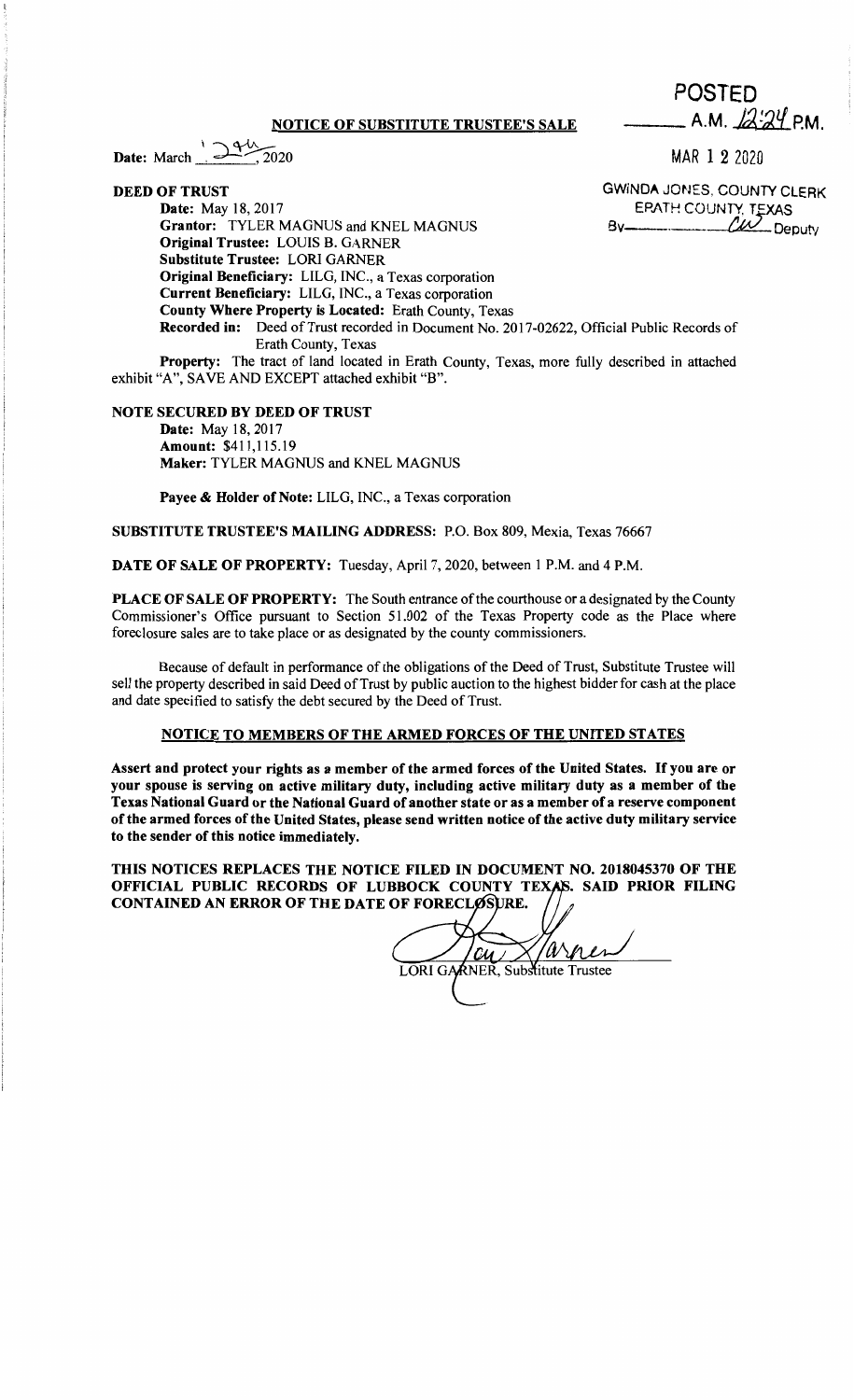Exhibit "A"

AB d 157.97  $9, 10.8$ uti O ng a part o unty, T

 $\mathbf{r}$  and a yr 1 d 758.513 aon n me f d at west corner of a 784.137 nore track an universe<br>west corner of a 784.137 nore track deport ibat in d  $-06293$  of ttn d ti d'R áΩ 71 'n. ا کہ ہ xy R d No. 398, for the n

of the said-758.513 acre N 59°35'29" E, 1941.00 to a 3" pipe post:<br>N 59°39'03" E, 1941.00 to a 3" pipe post:<br>N 59°39'03" E, 199.47 to the northeast com נו ץ<br>15

There crossing the said<br>S 64°34°15° E, 206.65° i<br>S 34°25°32° E, 206.00° i<br>S 17°19'37° W, 305.54° us and suit<br>me rod suit i M 1623° W 16°1706" W. 196.29<br>30°2745" E. 261.67 30"19'21" B.al  $50.71$ 16%822\* **'02'07" E. dio**<br>'12'23" E. olo **IL6Y** to  $\frac{239}{271}$ 62 41 521" 865 5543 **0°10'X** ck 22:

R 60402224 W e, 1*57*2.38 to 758.513

These<br>771.91 **N 30°NWE" W** M 758 513 a eE ďр hС

**N 10-1132** id 751.513 a 'n ۵Ć 157.97 zi